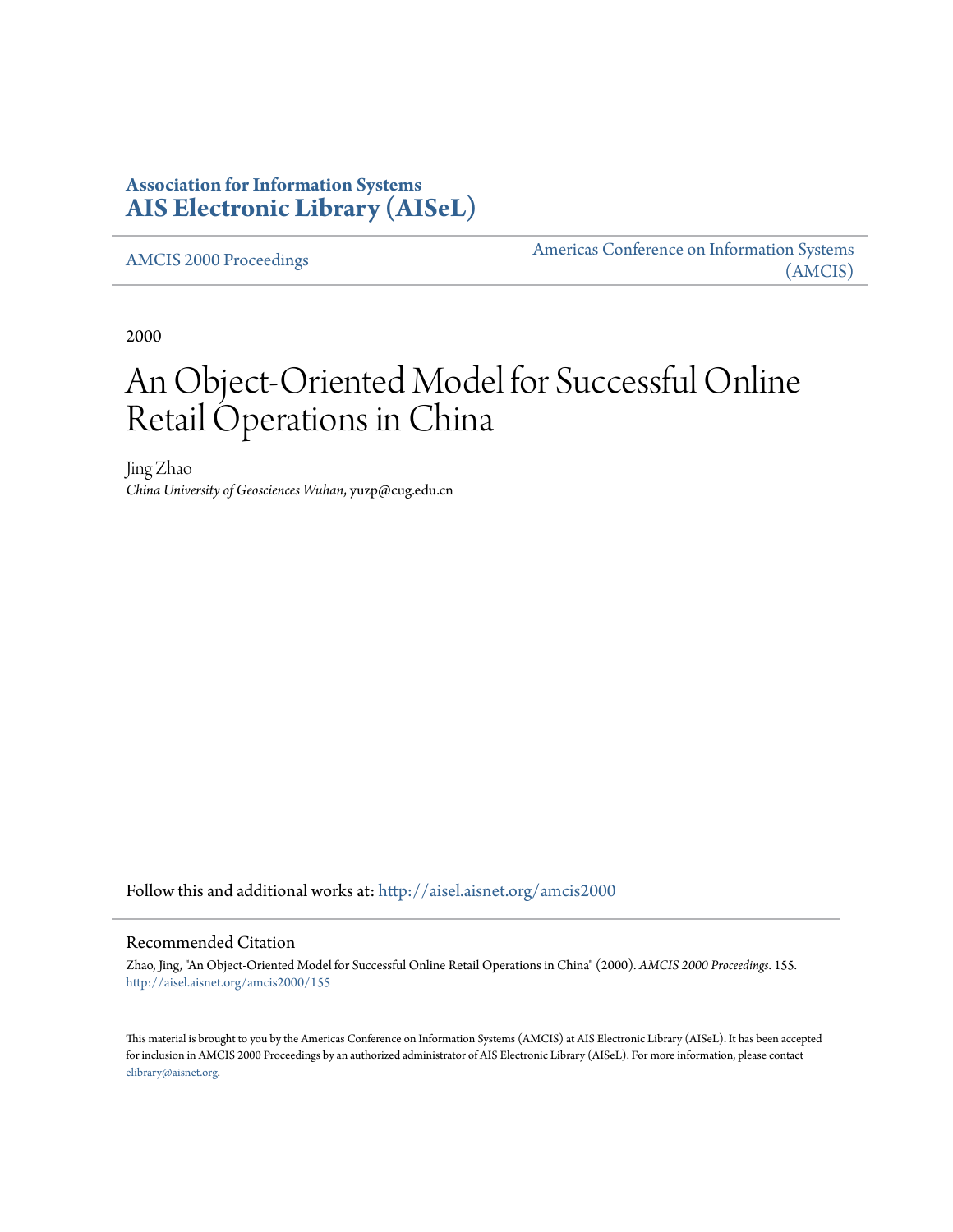# **An Object-Oriented Model for Successful Online Retail Operations in China**

Jing Zhao, The School of Management, China University of Geosciences, Wuhan 430074 , P. R. China, yuzp@cug.edu.cn

## **Abstract**

 This paper serves to fill a void in empirical research on the business-to-consumer eCommerce in China. We propose a new model to study interactive eCommerce activities between consumers and EC managers, objects in the eCommerce process. The model breaks down the business-to-consumer eCommerce process in four phases: information, ordering, payment and delivery.

 The model is applied to analyze one particularly successful online retailer in China, 8848.net. Through demographic surveys and data from 8848.net, we examine 8848.net's business strategy in each of the four phases. 8848.net's competitive advantage comes from its initiative and superior execution in the phases of payment and delivery. On the basis of insufficient infrastructure in China, 8848.net has been able to provide its customers a complete business-to-consumer process. 8848.net has greatly influenced the basis for competition, cost levels, value chains and retail markets structures in China. This paper presents an efficient approach for analyzing business-to-customer business activities and the key factors in the strategies under current condition of China.

**Keywords:** Object-oriented model, a successful online retailer, survey of online consumer behavior, online retail eCommerce business process in the Chinese market, B2C eCommerce strategy.

## **Introduction**

 International business community has utilized Internet with innovative strategies to expand their market and customer base. Electronic commerce (eCommerce) has profoundly impacted and changed the way businesses are conducted. It presents enormous opportunities for consumers and businesses in the world (Lee and Ahn,

1999). While business-to-consumer eCommerce has become an important issue with the growth of the Internet users, there are insufficient empirical research efforts concerning its status in China.

 In China, where the macro-environment is characterized by lack of bank support for electronic payment, absence of legislation and tax code dealing with on-line commerce, inefficient transportation system and deficient professional distribution outsourcer, the development of business-to-consumer eCommerce has unique characteristics in eCommerce activities and business strategy, which are largely a function of the current industry structure, financial infrastructure and organization structure.

 The paper presents a new object-oriented model in order to study the nature of business-to-consumer eCommerce in electronic market environment of China. The eCommerce process can be modeled by separating basic business activities into four phases. The model is significantly different from ordinary model because it stresses requirements from target customer and customer-oriented eCommerce activities performed by manager.

 Based on survey of online consumer behavior, we use this model to illustrate the key factors in a successful online retail and to study the eCommerce activities and business strategies implemented by a successful online retailer. Our goal is to explore an approach to study and design online retail operation so that manager can meet consumers needs effectively in current market environment of China.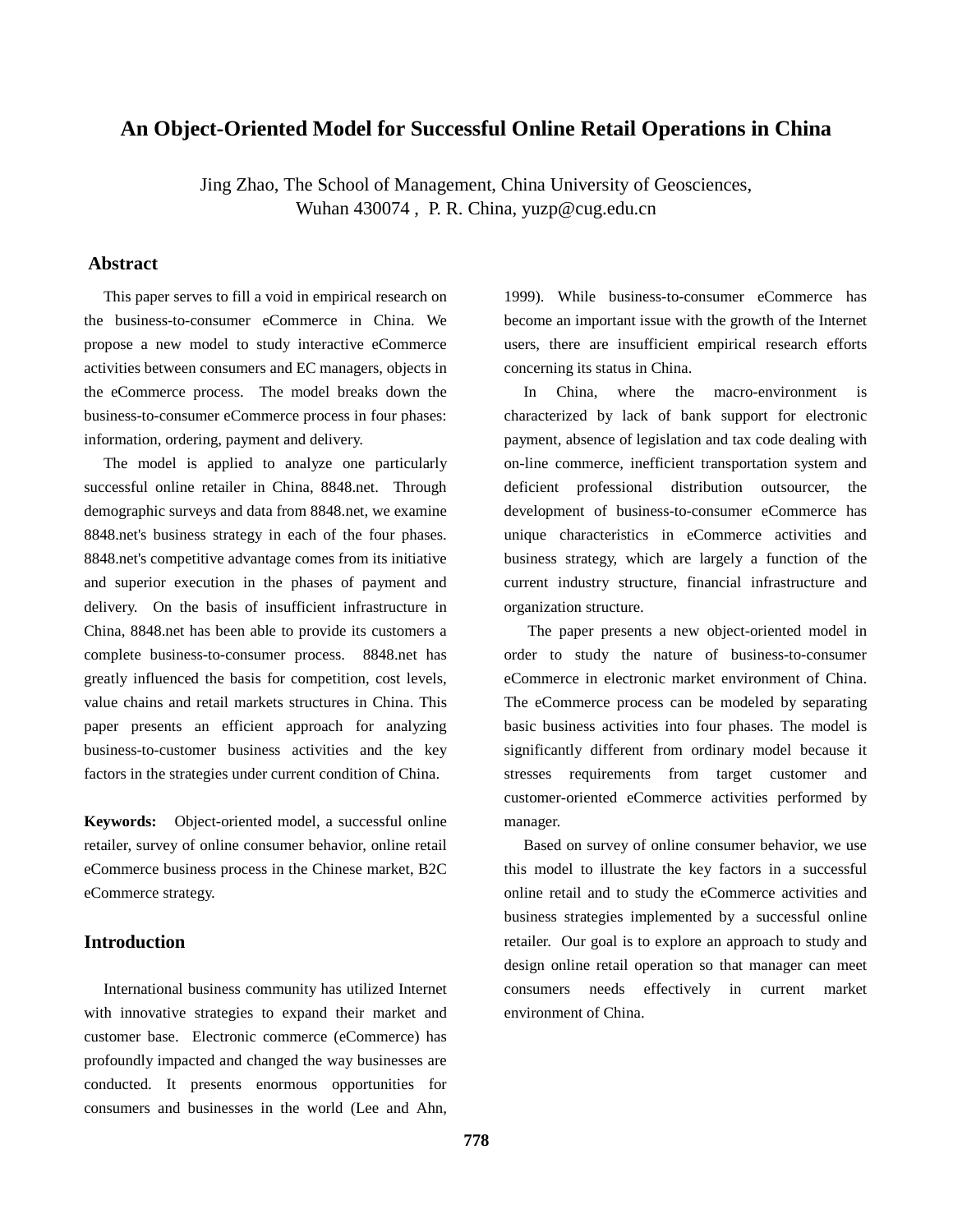## **Model Framework**

 In this paper we present an object-oriented model for studying and planning online retail strategies in China. Before delving into the details of the model, it is instructive to lay out some background information on the unique business environment in China.

## *Background of B2C eCommerce in China*

 The development of full-scale business-to-consumer eCommerce in China faces many obstacles. First of all, despite the explosive annual growth rate of 300%, only 0.7% of the population is connected to the Internet. As of end of 1999, there were 8.9 million Internet users in China (China Internet Network Information Center, 2000), enough of a critical mass to drive the growth of business-to-consumer eCommerce. Secondly, electronic payment system and the associated regulations are not in place. Cash is the only accepted method of payment in vast majority of business transactions, especially those between small businesses and consumers (Zhao, 1999). Thirdly, inefficient transportation system and the absence of nationwide professional distribution outsourcer is preventing businesses from going completely on-line since they must provide distribution capabilities on their own. Lastly but most importantly, most businesses have long operated in the state planning mode. They tend to focus more on reaching production quota than meeting customer demand. It is only after the introduction of market economy that businesses have become more customer-oriented.

#### *The object-oriented model*

 The object-oriented model presented here is a useful way to study and understand the business-to-consumer eCommerce process in China. Objects refer to the users of the business-to-consumer eCommerce system. Two types of users are involved in the model, the end user and the system administrator. The end user is usually a customer; the system administrator is an eCommerce manager (EC manager). Interactive commerce activities between the customer and the EC manager form a complete business-to-consumer eCommerce process. Internet has given consumers more power than they ever had. They have at their disposal a vast amount of information about products and pricing. They have become the focus of the business strategy. This model examines the requirement from the target customers and the interaction between customers and EC managers, objects in the business-to-consumer eCommerce process. In China, this model is especially useful because Chinese enterprises traditionally have not focused on the customers as much as the Western enterprises did.

As Figure 1 illustrates, the horizontal line represents the customer and the vertical line represents the EC manager. The plane signifies the interactive commerce activities between the customer and the EC manager. The activities divided into four sequential phases of business process: information, ordering, payment and delivery. Using the model, we can explore the Web strategies in B2C eCommerce activities.



#### Fig.1 The object-oriented model

 In the information phase, the EC manager uses various marketing strategies to lure visitors to its web site. The web site is designed to be user-friendly. The product information is laid out in a logical manner and easily accessible with only a few clicks of button. In the ordering phase, the EC manager integrates technologies such as shopping cart, electronic order process, shopping recorder and relative information to create an enjoyable and efficient shopping experience for the customers.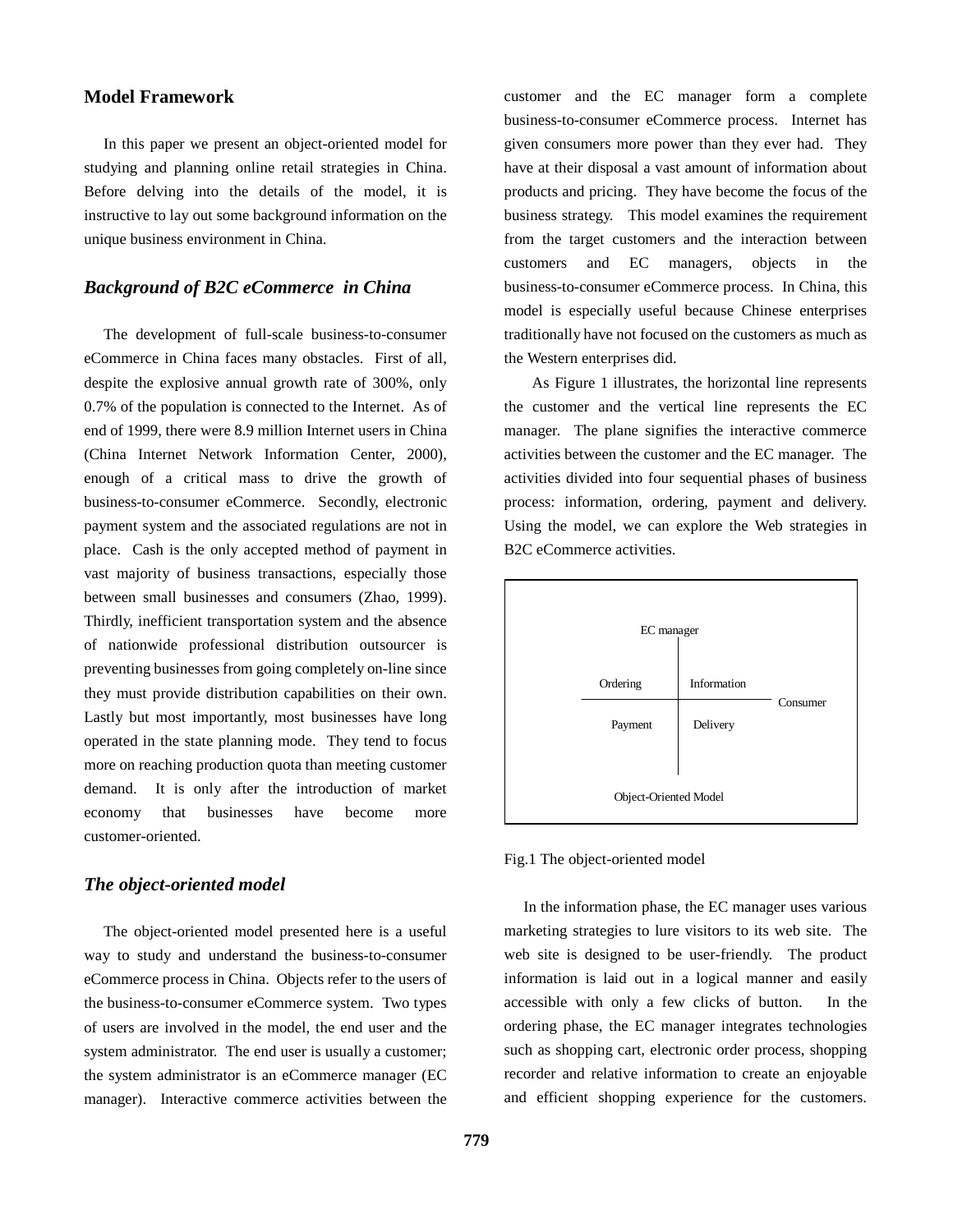During this phase, the EC manager can put in incentives and discount to make the sale. In the payment phase, monetary transaction occurs between the customer and the manager. The transaction activity in the payment phase, with a great emphasis on secure electronic transaction, relies on the facilities for settlement of online purchase and ability for supporting range of payment methods offered by various financial institutions. In China, the financial system is being modernized, but most purchases are still made with cash. The EC manager's ability to implement a system that supports multiple payment methods often is the only differentiation among competitors. The delivery phase entails an end-to-end goods delivery to the customer. The current problem on the EC manager's side relates largely to lack of specialized nationwide delivery channels in China. The most critical challenge for EC managers has been capabilities to create their own delivery channels. Delivery time correlates with EC manager's creativity in putting together an ad hoc distribution network.

 All of these phases are complete with respect to certain aspects of electronic commerce activities under current limiting conditions. This object-oriented model with the unique nature of electronic commerce of China is the conceptual basis for analyzing and understanding the innovative strategies of business-to-consumer electronic commerce.

# **Case study of a successful online retailer in China**

8848.net is the largest online retailers in China. 8848.net was launched on May  $18<sup>th</sup>$ , 1999 as a part of eCommerce initiative by its parent company, Federated Software. Prior to starting 8848.net, Federated Software had built a strong brand in the software retail industry and had a distribution network of 260 brick-and-mortar stores nationwide. In addition, Federated Software was one of the pioneers of eCommerce in China, having established its web presence two years ago. With the resources of Federated Software and consumer-oriented strategies, 8848.net has been a real success story in online retail market of China.

 In the beginning, 8848.net was only selling its parent company's main product -- software. Since then, 8848.net has expanded its offering to include more than 10 categories: IT related software and hardware product, books, audio-visual equipment, consumer electronics, consumer communications product, office equipment, event tickets, clothing, daily personal product, flowers, building material and tools, and miscellaneous communications services. Number of visitors per day has exceeded 500,000. Daily page views are almost 9 million. Month transaction volume reached \$1.56 million in November,1999.

# *Survey of online consumer behavior at 8848.net*

 8848.net's success lies in its management's ability to adapt a strategy that addresses the unique business environment and demographics of China. Through a survey of 8848.net's customers, we will discuss the needs of Chinese online consumers and how 8848.net addresses these needs. The survey studies the customers from several aspects: the role of information in purchasing decision, types of goods purchased and payment methods. Data source is 8848.net's online sales database, encompassing all transactions completed between March 18, 1999 and June 18, 1999. Analysis of operating results is based on the aggregate sales figure of the period specified above. Analysis of the customer behavior is based on a random sample of transactions that occurred during the first and second week of June, 1999 (8848.net, 1999).

#### *Visitors are not necessarily the buyers*

 Number of page views on 8848.net had increased dramatically in the first quarter of 1999. Visitors find the content of 8848.net's web site compelling even when not purchasing anything. Approximately 98% of visitors go to 8848.net for browsing the content; only 1.7% actually make purchases. The number of unique visitors and number of page views were not at a record level, but the daily average transaction volume and sales volume had been steadily growing. This indicates that effective purchase rate had been rising. It also undermines the validity one of the long-standing belief in the Chinese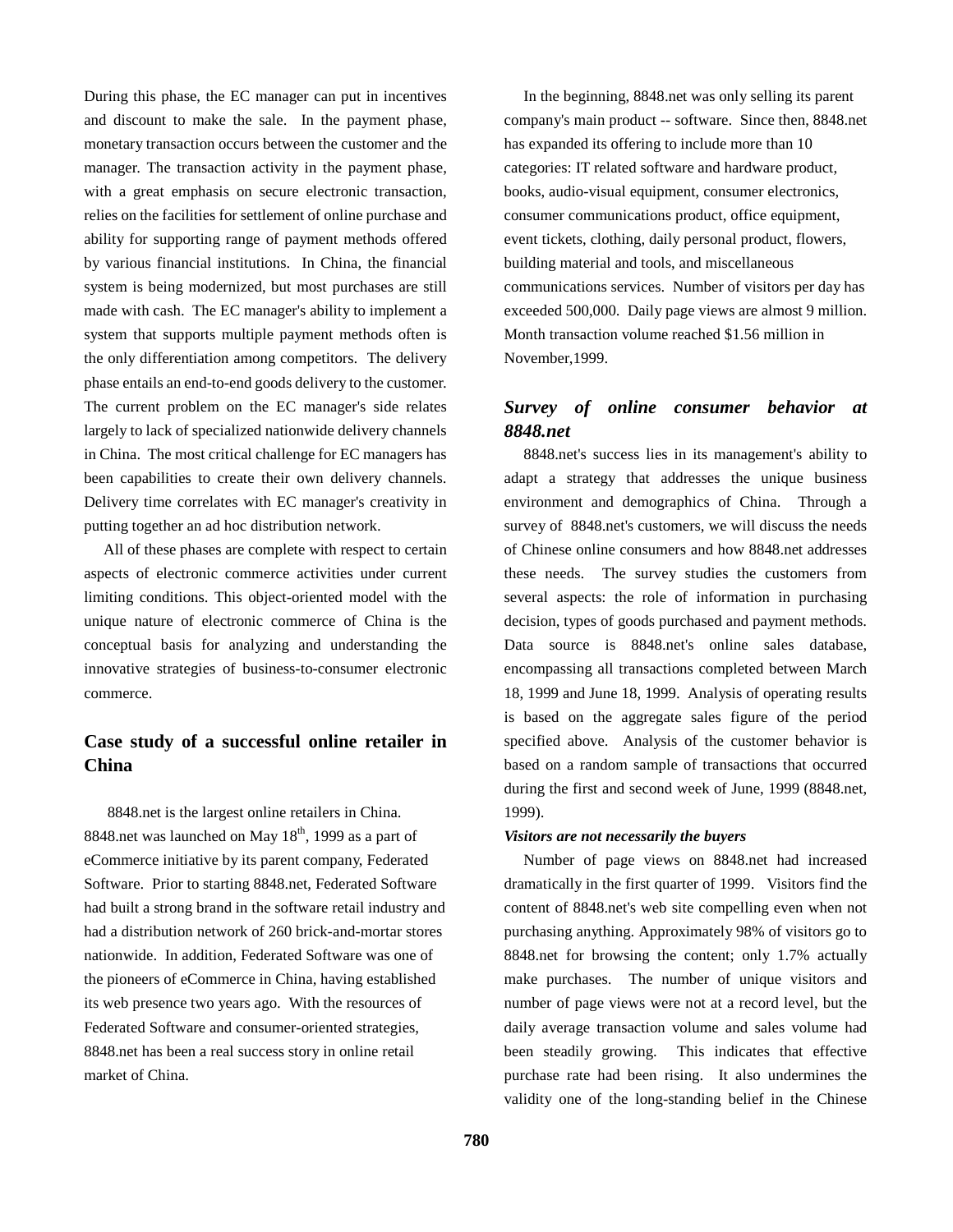Internet industry that the larger the traffic volume, the higher the revenue. The result of this survey suggests that high visitor volume does not necessarily translate into higher effective purchase rate.

#### *What do consumers purchase online?*

 By far, the most popular merchandise sold online is computer software, which accounted for 42.41% of the total sales during the surveyed period. Books accounted for 14.1%; consumer electronics accounted for 22.27%; other accounted for 21.22%. Figure 2 shows types of merchandise sold online at 8848.net.





#### *Buy during the days, browse at nights*

 86.93% of purchases were made during the day between 9am and 6pm, while 13.07% of purchases were made at night.

#### *The payment methods of online purchases*

 The payment methods of online purchases are shown in Fig.3. In terms of credit card 13.7% of consumers paid with Great Wall series card and 0.3% paid with Mu Dan card; 0.2% paid with certificate of deposit; 12.5% mailed payment through the postal service; 72.6% chose to pay upon delivery with cash; 0.7% used Mercantile Bank's special card for internet purchases.





# *Consumers prefer credit card with functionality for online shopping*

 The lack of facilities for settlement of online purchases has always impeded the progress of electronic commerce in China. Currently, 8848.net is one of the best equipped web site in China in terms of the ability to support the multiple payment methods. Purchases made with Great Wall series card can be settled within one business day. Using regional settlement system, purchases made with Internet card from Mercantile Bank and electronic wallet in FuJian Province can be settled within one business day as well. On the other hand, purchases made with credit card like Mu Dan Card and Eastern Card take ten days and fifteen days to settle, respectively. In many cases, even though the money has already be debited from the customer's credit card account, when the customer inquires about the payment on 8848.net, the money is yet to be credited to 8848.net account. Both the consumers and 8848.net are frustrated by the delay.

## *Key lessons from the survey*

 As opposed to the product-focused approach taken by many enterprises during the days of the state planning economy, adapting a customer-oriented perspective is crucial to the operation of online retailer.

Offer compelling content beyond the basic product information is important to online retailers because it not only brings more potential shoppers to the site but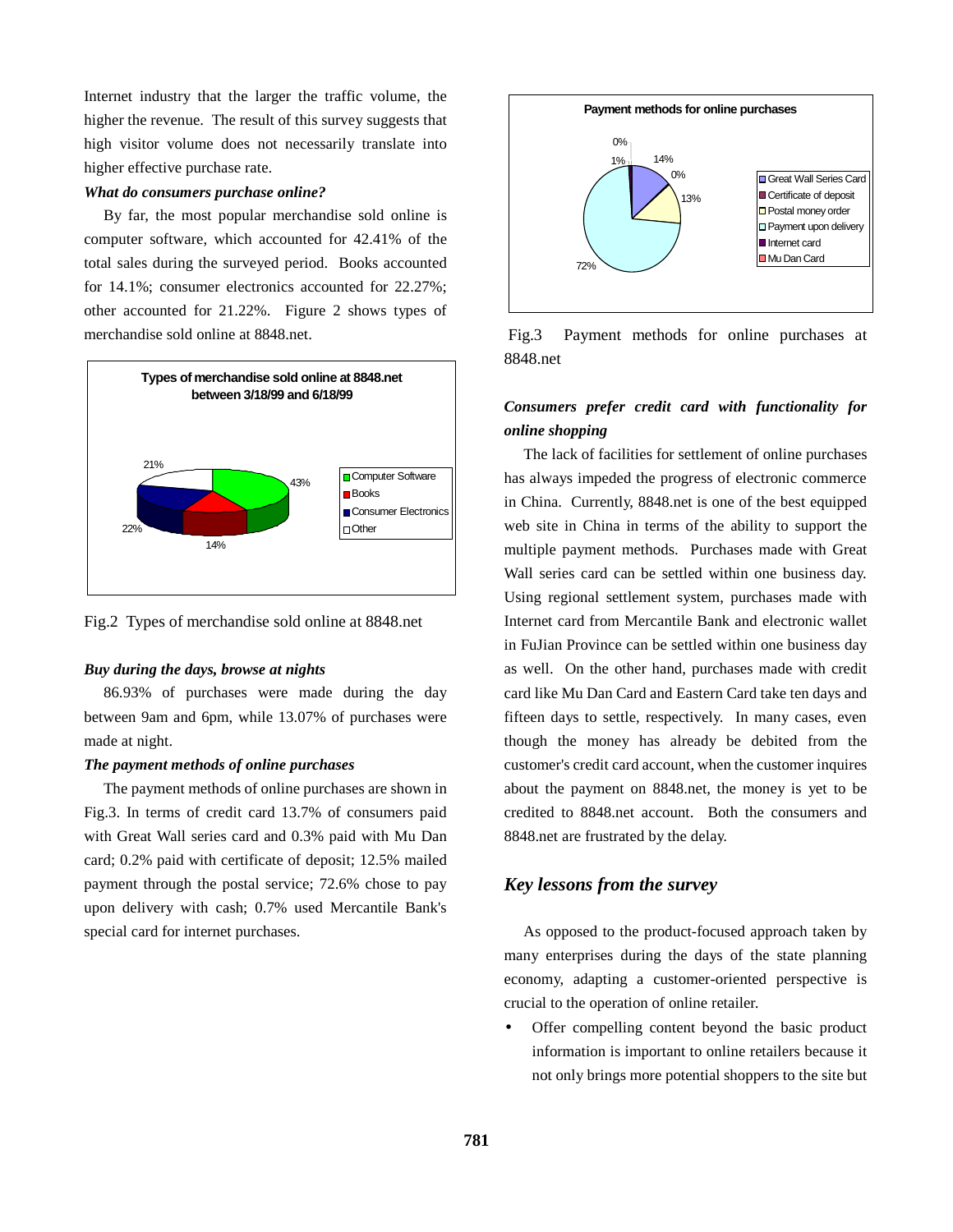also generates a critical mass of visitors for other revenue opportunities such as advertising.

- Chinese Internet users are mostly well educated, technical-oriented professionals between the age of 20 and 40. It is commonly assumed that their purchases would consist mostly of IT-related product, however, the survey shows that consumer electronics are also very much in demand among the Internet users.
- The lack of electronic fund transfer infrastructure in China behooves the online retailers to support a variety of payment methods both electronic and paper. More options translate into higher customer satisfaction. However, credit card is the payment method of the future. Online retailers must work with banks to implement the necessary infrastructure.
- 8848.net uses EMS to deliver to 450 cities in China and UPS to deliver worldwide. However, EMS does not reach majority of China's population. The absence of a nationwide specialized delivery service provider is slowing the growth of online retail in China. Potential customers are lost in the process.

# *Application of the object-oriented model in online retail strategy*

 At this point, we will apply the object-oriented model to analyze 8884.net. Figure 4 illustrates 8848.net's key success factors within the context of the four phases of the object-oriented model -- information, ordering, payment, and delivery. Based on analysis of eCommerce activity in every phase, we find the value-added offerings of the customer-oriented strategies implemented by 8848.net's manager. This provides an insight on how 8848.net has executed a customer-oriented strategy utilizing the existing value chain of eCommerce in China. Using this model, we can assess a firm's Web strategy and design a firm's online retail activities. As a result, successful online retail model like 8848.net will change the basis for competition, cost levels, value chains and retail markets structures in China.

| <b>EC</b> manager                 |                                      |
|-----------------------------------|--------------------------------------|
| 90% goods at discount             |                                      |
| shopping cart,                    | Targeted Customers: 4-8.9 million    |
| order list tracking,              | based old customers.                 |
| Return merchandise.               | Products:200,000 items,              |
| ordering service is integrated    | Discount:20 to 40 percent,           |
| with electronic payment           | Gross margin: 20%,                   |
| methods and                       | <b>Consumer Community: BBS Sites</b> |
| shipping information,             | Register Members. 300,000.           |
| Eight payment methods,            | Consumer<br>Delivery time: 2-7 days  |
| Electronic payment channel        | Delivery cost: free at home          |
| Supported by parties              | Delivery Channels:                   |
| relationship with                 | 8848net's distribution               |
| banks, relative government        | $network +$                          |
| ministries and                    | manufacturers' distribution          |
| financial institutions,           | channels +postal system              |
| Object-Oriented Model for 8848net |                                      |



#### *Information Phase*

 8848.net provides a variety of information and services to visitors and customers. The categories include product information, discussion forum on products, consumer communities, free email, free electronic greeting cards, software, music and book downloads. The content is also customized for different geographic region with localized promotions and marketing campaigns.

 At 8848.net, the focus of the marketing strategy has been expanded from the existing customers of Federated Software to include all 8.9 million Internet users in China. 8848.net 's management has extensive knowledge of the characteristics of Chinese Internet users. They have conducted sophisticated customer segmentation studies on the group. As a result, they excluded senior citizens and under-18 youth from the targeted segment. Senior citizens are excluded because they are slow to adopt new technology. Under-18 youth are excluded because they are under strict control of their parents in terms of Internet usage. In addition, both groups have limited purchasing power. 8848.net further breaks down the target segment to study the variation of habits and requirements among the sub-segments.

In terms of the types of products, as of March  $30<sup>th</sup>$ , 8848.net had more than 200,000 items of goods for sale, including 20,000 software products, 150,000 different titles of book, 20,000 titles of audio/video products, several hundred kinds of computer component and accessories and several ten thousands of consumer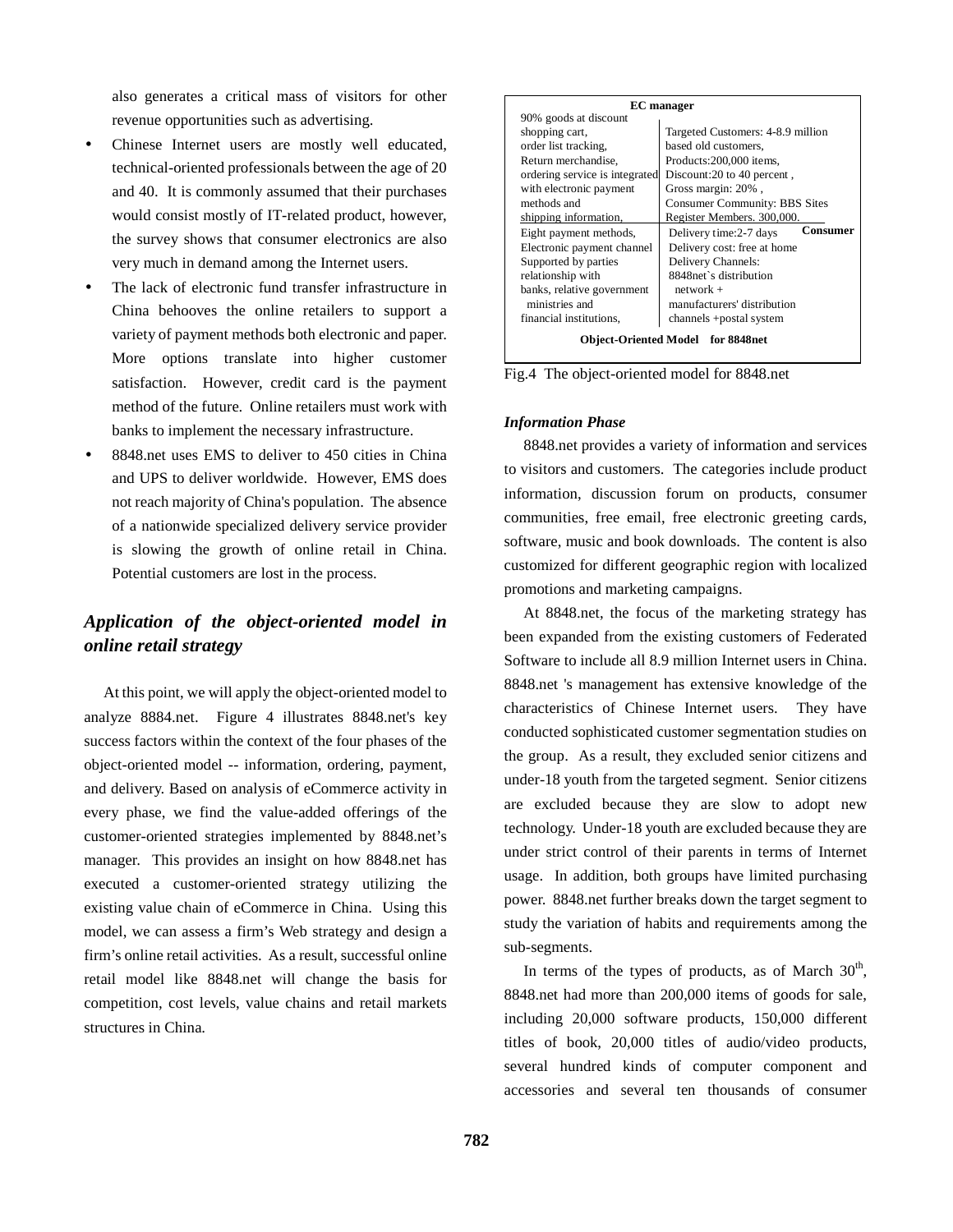electronics, office products, flowers. Thus far, other online merchants in China have largely limited themselves to the online sale of computer software and books, and have enjoyed great success. They are more reluctant to expand into other kind of goods. But as the experimentation with online sale of consumer electronic appliances has quietly turned in growing profit, EC manager at 8848.net realizes that there is indeed no limit to what kind of goods is suitable for online sale, and that innovation is the key for finding the next profitable opportunity.

 Another strategy is to build 8848.net consumer community containing various types of BBS sites and to register members that the number of registered users totaled more than 300,000. The short-term goals of 8848.net is that its consumers' numbers reach to 1.5-2 million.

 The revenue of 8848.net has grown more than tenfold within half of a year, from \$75,000 in May, 1999 to \$1.5 million in November, 1999. The growth rate of 8848.net exceeded even the most optimistic forecast about China's electronic commerce. 8848.net projects revenue of \$37.5 million for the year 2000. It is interesting to notice that 8848.net had lower price of commodity goods than conventional channels while it can make profit from reduction in intermediary cost like brokerage and inventory.

#### *Ordering phase:*

 8848.net utilizes numerous incentives to close sales that would not be closed otherwise. It also instituted group discount, auction, reverse auction to increase sales. 8848.net is leveraging its brand awareness to experiment with online B2B exchange and community.

 8848.net sells 90% of its goods at a discount. For example, books are sold at 20% to 40% discounts. However, the gross margin of 8848.net is higher than most offline stores. According to a study by the Ministry of Internal Commerce, similar-sized stores in big cities in China generate 17% gross margin. 8848.net, on the other hand, generates gross margin of 20%. Back to the example of books: 40% of inventory held by traditional offline bookstores in China are never purchased. In other words,

for every \$1.2 consumer spends on a book, \$0.5 pay for the books that never will be sold. Traditional offline bookstores pocketed undue profit by taking advantage the inefficiency in the supply chain of China's retail system.

In addition to current ordering services including online catalogue and shopping cart 8848.net have bundled some customized services. The customer can check order status with a tracking service. Repeated customers can set up an account for ease of shopping. 8848.net also gives customers a chance to return merchandise if it is not up to their standard, something very few Chinese retailers allow. Its ordering service is integrated with electronic payment methods and shipping information, which results in a more efficient and demand-sensitive services across the entire value chain to enhance customer care.

#### *Payment phase:*

 8848.net supports eight payment methods. Currently, It is one of the best equipped web site in China in terms of the ability to support the multiple payment methods including cash, credit cards, Internet card, electronic wallet, certificate of deposit, payment through post and payment upon delivery etc. From the experience of 8848.net, credit card provided by financial institutions with nationwide electronic payment processing capability will grab a significant share of the online shopping market. Issuers with regional capability only will be pressured to expand their coverage in order to stay competitive as online shopping is projected to growth even more rapidly in the near future.

 The electronic payment infrastructure in China has a long way to go before it can effectively support electronic commerce. Under current condition the implementation of electronic payment channel must be a concerted effort among all interested parties that include the banks, relative government ministries, financial institutions, the ICPs and online retail web sites. So 8848.net are mostly concerned with relationships of the parties in payment channel.

#### *Delivery phase:*

8848.net has gradually pieced together fragmented regional distribution networks into one ad hoc nationwide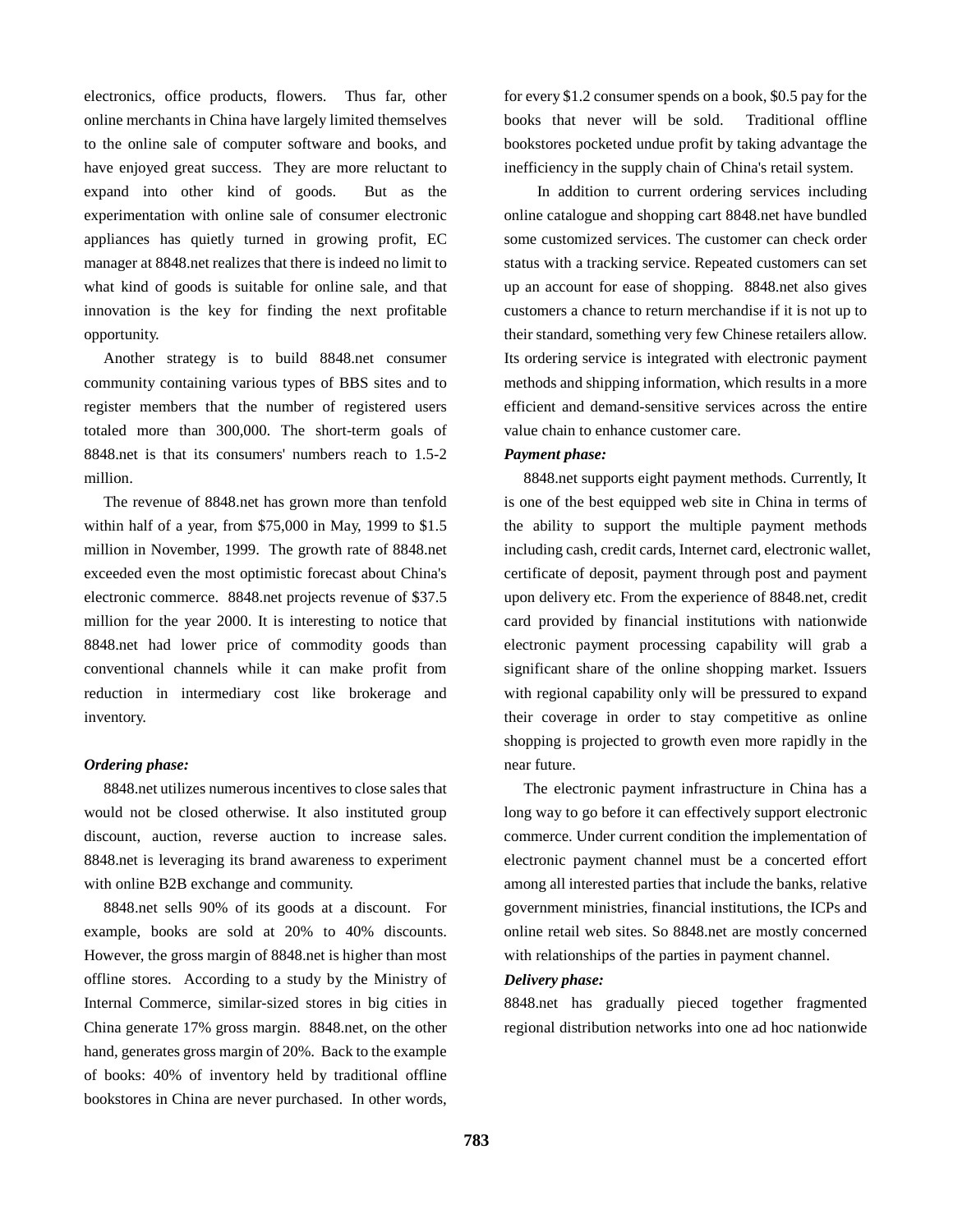distribution network to deliver the goods to the customer's homes and offices.

- $\div$  8848.net has regional distribution centers in Beijing, Shanghai, Guangzhou, Fuzhou. These centers cover Northern, Central and Southern provinces of China.
- $\div$  8848.net partners with local professional delivery service providers to offer door-to-door cash on delivery service in 29 cities.
- $\div$  8848.net uses EMS to deliver (cash on delivery) to 450 cities in China.
- $\div$  8848.net partners with UPS, the U.S. shipping giant to deliver overseas
- $\Diamond$  Numerous national retail chains have alliance relationship with 8848.net. They have agreement to cross-serve each other's customers.

 8848.net's proprietary distribution networks is consisted of 260 shops in 200 cities. In addition, 8848.net also works with 3000 distributors in 2000 cities. The value of all goods delivered has reached \$50 million. Regular delivery, which could take anywhere from 2 days to a week, does not require extra charge. In Beijing, in addition to partnering with three express courier service providers, 8848.net also provisions three automobiles available for emergency delivery. In Shanghai, 8848.net maintains a fleet of delivery vehicles that includes automobiles, motorcycles, and even bicycles. 8848.net has actively sought alliances with manufacturers' distribution channels and the postal system. A delivery channel based original distribution network has been extended to cover the entire country. Its low shipping cost and shorter delivery time has earned customers' trust and repeated business. 8848.net's delivery capability is its most powerful competitive advantage.

# *The online retail eCommerce business process in the Chinese market*

 Based the analysis of 8848.net, we have presented an overview of the online retail eCommerce process in China. From 8848.net's key success factors in its implementation of business-to-consumer eCommerce strategy, we find the execution in the payment and delivery phases to be the differentiation between a successful online retailer and a not so successful one. A business-to-consumer eCommerce process would not be complete until a customer is able to pay for purchase online and get delivery at the door. Even though the current stage of economic development in China is not ready to provide the necessary infrastructure for such process, 8848.net has surmounted the various difficulties and delivered a convenient and reliable shopping experience to its customers. At the same time, majority of online retailers in China still only has an electronic storefront and customers must go to the conventional shops or wholesale outlets to get their orders fulfilled. This is an incomplete eCommerce process. The customers can't benefit from electronic shopping except easily accessible information. Therefore, in the current stage of development in business-to-consumer eCommerce in China, payment and delivery are two important business activities that reflect the effectiveness of the business strategies.

## **Conclusion**

 8848.net's sources of competitive advantage are moving from initial brand in the software industry and customer base into a truly powerful eCommerce process where efficiency improvement and value creation can be realized. 90 percent customers who had electronic shopping experience on 8848.net are satisfied with competitive prices, delivery time, wante product/services and assurance of the quality. Combined its own distribution network and existing traditional infrastructure 8848.net both creates and depends upon an extend value chain consisted of the customer channel, commodity channel, payment channels, and delivery channel. The focus of value creation move to relationship with targeted customers, supplier, government ministries, financial institutions and delivery firms. These abilities are the key to achieving and sustaining a new level of performance, and a more competitive position in a rapidly changing business-to-consumer eCommerce marketplace of China.

 Our main contribution is the proposal of a new object-oriented model based on four dimensions, namely, information, ordering, payment, and delivery. It takes into